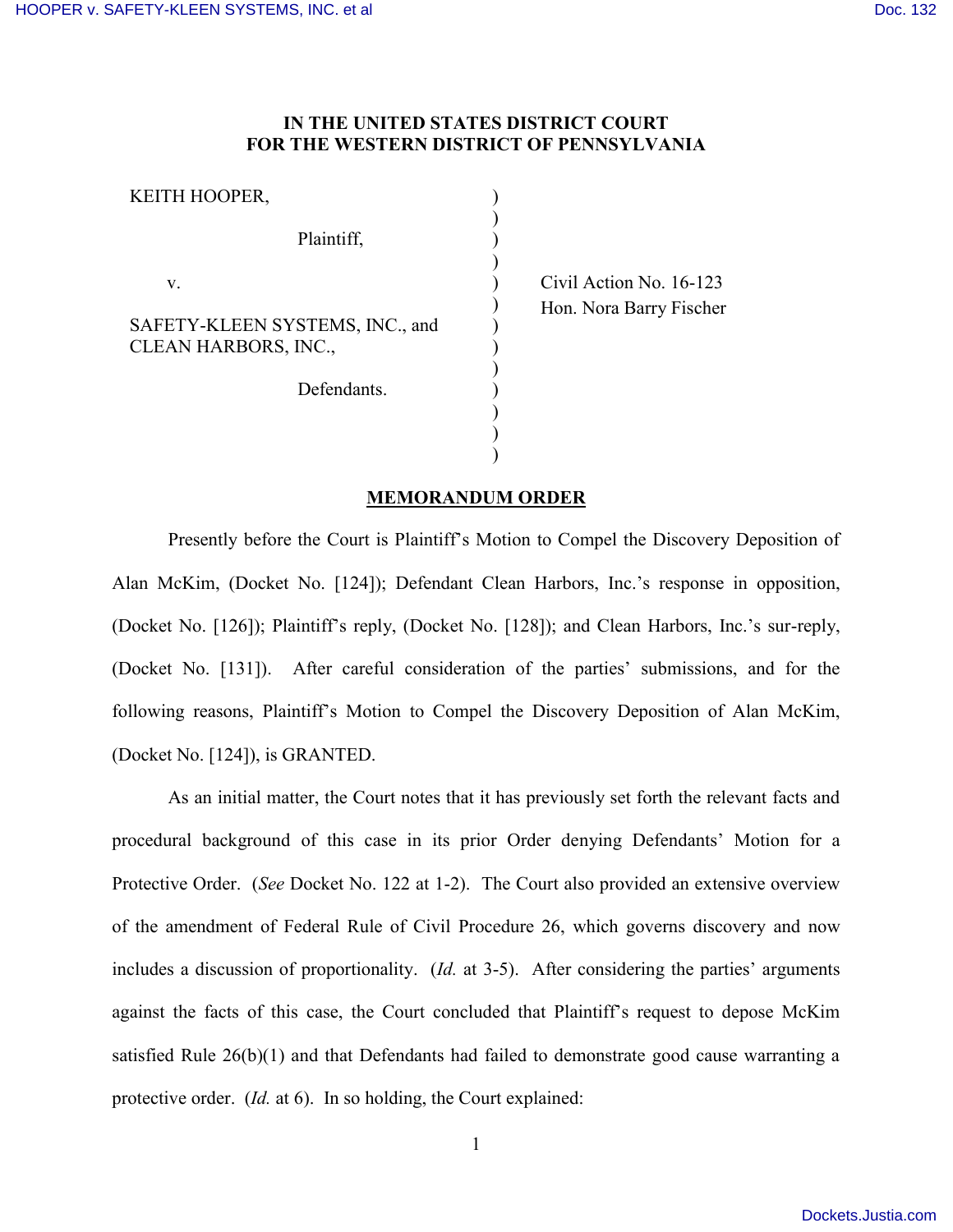With respect to Rule  $26(b)(1)$ , the issues at stake are certainly of importance to Plaintiff, who sustained severe injuries as a result of the described explosion. Plaintiff's injuries as described are more than significant and are long-lasting. The Court presumes that Plaintiff has also incurred hefty medical bills and other losses. Defendants are relatively large companies, have greater resources, and greater access to the information pertaining to both the claims and defenses.

Further, the depositions of McKim and [Anthony] Celluci are important in resolving the issues pertaining to both jurisdiction and potential liability, and the likely benefit of such proposed discovery outweighs its burden or expense. To this end, McKim's and Celluci's names appear repeatedly on issues of safety in the documents provided to the Court.

(*Id.* at 6 (footnote omitted)). The Court also noted that "Plaintiff has stated that he will travel to Boston, Massachusetts, where both McKim and Celluci are located, to conduct the depositions." (*Id.* at 7). The Court suggested that "the depositions be scheduled at the same time that is convenient for McKim and Celluci, and that they be narrowly focused." (*Id.* at 8).

After Clean Harbors, Inc. filed its response in opposition to the instant motion, the Court ordered Plaintiff to produce a hard copy of the deposition of Chip Duffie. (Docket No. 127). Having reviewed same, along with the other documents that parties have filed in support of their respective positions, the Court will compel McKim's deposition. As the Court has previously stated, McKim's name repeatedly appears on issues of safety in the documents that the parties have provided. (*See* Docket No. 122 at 6). Duffie's deposition and the exhibits to same further confirm that McKim's deposition is important "in resolving the issues pertaining to both jurisdiction and potential liability, and the likely benefit of such proposed discovery outweighs its burden or expense." (*Id.*). Specifically, Duffie's deposition makes clear that McKim was the only signatory of Clean Harbors, Inc.'s corporate health, safety, and environmental commitment policies, and he had the authority to ensure that they were in place. McKim initiated the safety steering committee and ordered broader, more intense, longer, and more focused training on safety. He recommended that a formalized board be established to summarize incidents and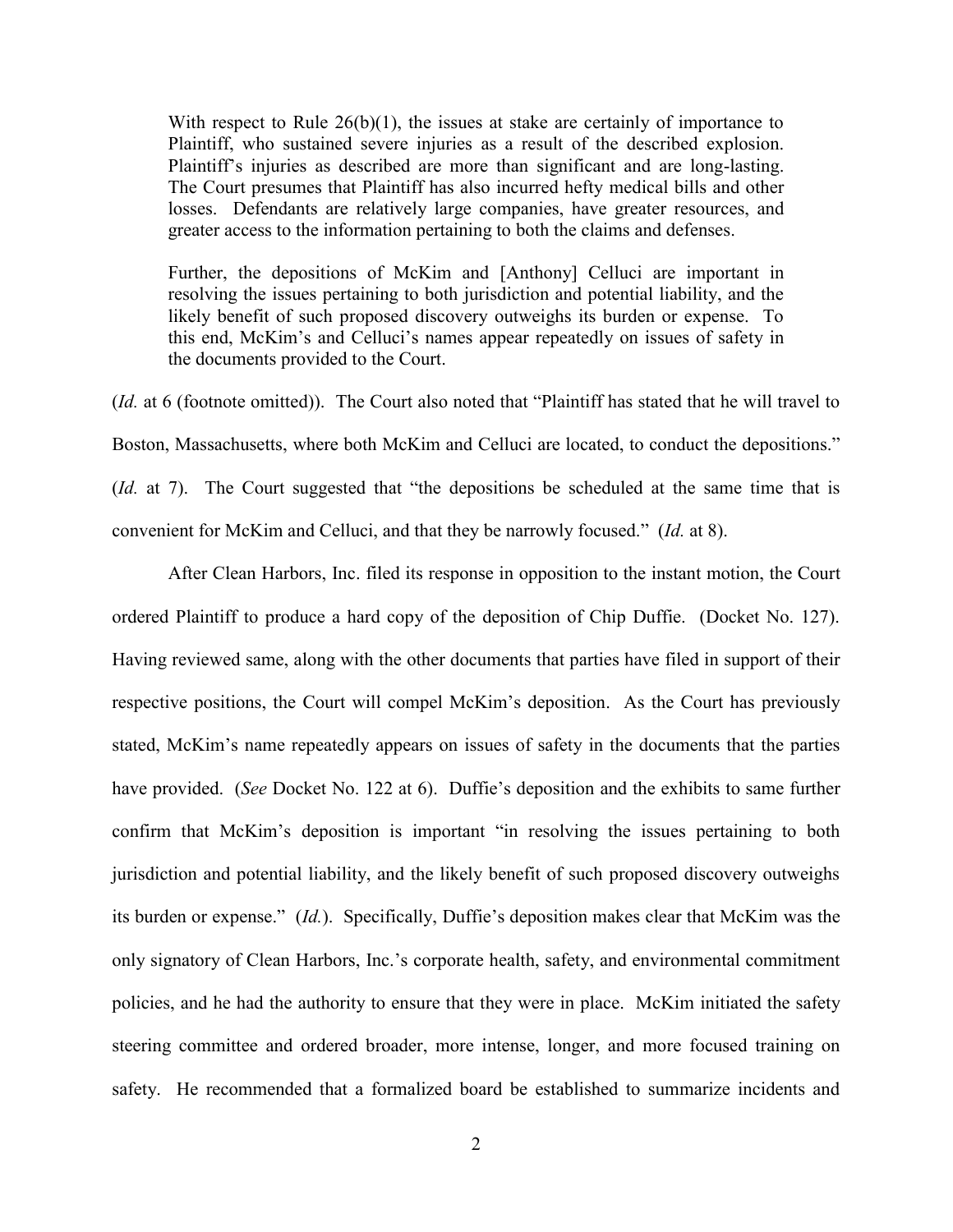bring them to the safety steering committee for review and approval, and he ordered that all safety systems of record by on one system. Following Plaintiff's accident, McKim requested that gas-fired heaters not be used, and he suggested a ban on space heaters.

To the extent that Clean Harbors, Inc. again asserts that McKim's deposition could be considered to be an "apex" deposition, (*see* Docket No. 126 at 2-3), the Court again concludes that same is not sufficient to bar it. The Court reiterates that:

"The 'apex doctrine' is an analytic framework used by courts is assessing whether to permit the depositions of individuals at the 'apex' of corporations and other entities." *United States ex rel. Galmines v. Novartis Pharm. Corp.*, No. 06-CV-3213, 2015 U.S. Dist. LEXIS 109997, at \*3 (E.D. Pa. Aug. 20, 2015). "The doctrine recognizes that depositions of high-level officers severely burdens those officers and the entities they represent, and that adversaries might use this severe burden to their unfair advantage." *Id.* But, the apex doctrine does not apply where an officer possesses personal knowledge of the facts underlying this litigation. *In re Tylenol (Acetaminophen) Mktg. Sales Practices & Prods. Liab. Litig.*, No. 14-MC-72, 2014 U.S. Dist. LEXIS 89981, at \*7 (E.D. Pa. July 1, 2014) ("Federal courts have the ability to prohibit the depositions of high-level executives in cases where the executive has no firsthand knowledge of the facts, under a theory which has come to be known as the apex doctrine."). As discussed above, the documents that Plaintiff has provided to the Court plainly demonstrate that both McKim and Celluci possess personal knowledge of the facts underlying this litigation. (*See* Docket No. 117). The apex doctrine, therefore, does not preclude McKim's and Celluci's depositions. *See, e.g.*, *Scranton Prods. v. Bobrick Washroom Equip., Inc.*, No. 14-CV-853, 2017 U.S. Dist. LEXIS 19488, at \*7 n.1 (M.D. Pa. Feb. 10, 2017) (holding that the apex doctrine did not apply where the officials had knowledge that could not be obtained through the depositions of the defendant's other employees); *In re Tylenol (Acetaminophen) Mktg. Sales Practices & Prods. Liab. Litig.*, 2014 U.S. Dist. LEXIS 89981, at \*11 (same); *Otsuka Pharm. Co. v. Apotex Corp.*, No. 07-1000, 2008 U.S. Dist. LEXIS  $73515$ , at \*15-16 (D.N.J. Sept. 12, 2008) (noting that "there is not a protective blanket that prohibits discovery from highly-placed executives" and denying the defendant's motion for a protective order because the defendant's chief executive officer had unique knowledge that other witnesses were unable to provide).

(Docket No. 122 at 6-7). Clean Harbors, Inc. has not provided any other persuasive authority supporting its position that McKim should not be deposed. (*See* Docket Nos. 126, 131). Indeed, Clean Harbors, Inc. primarily relies upon *Cantor v. Equitable Life Assurance Society of the*